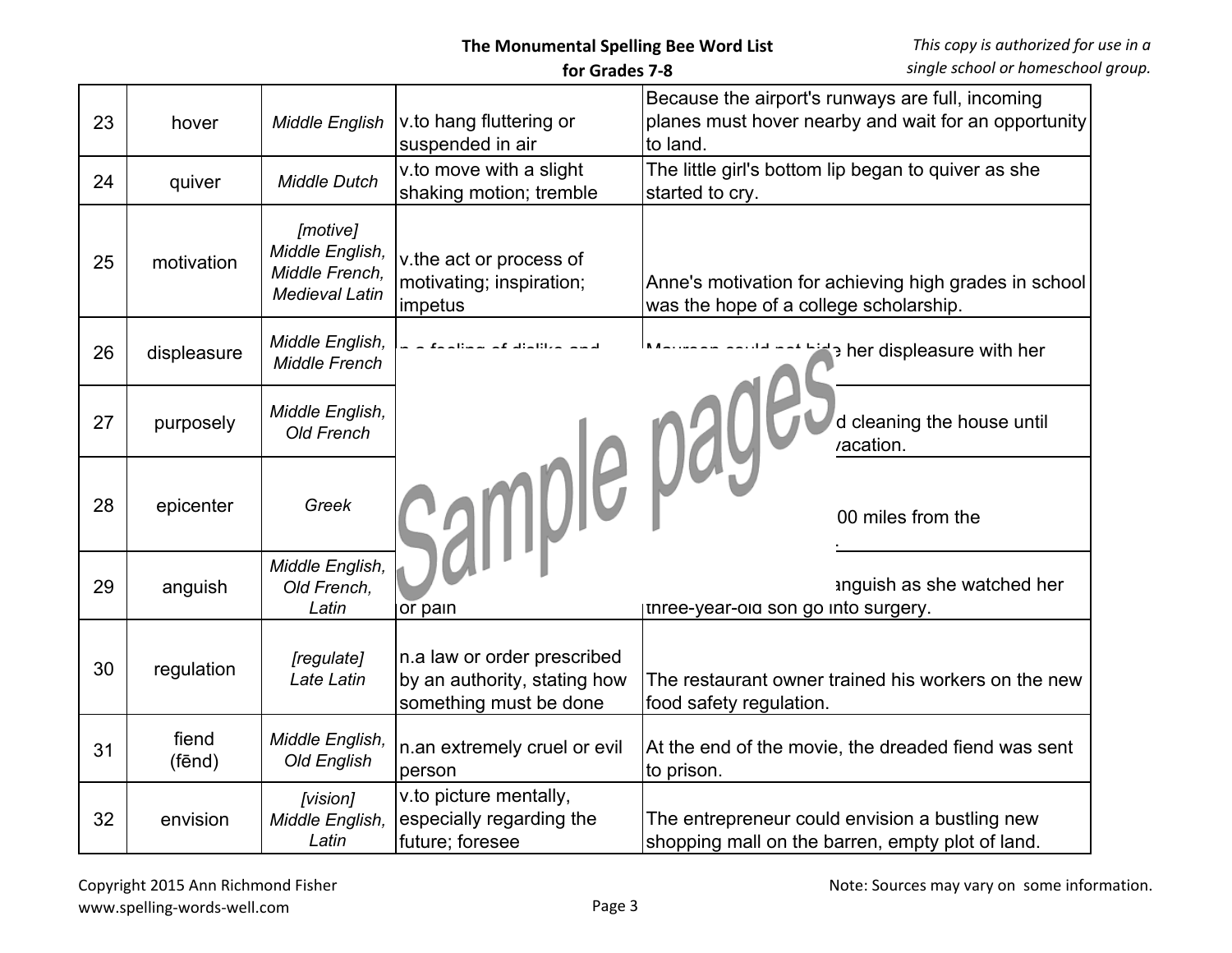## **The Monumental Spelling Bee Word List**

## **for Grades 7-8**

| 265 | levee         | Americanism,<br>French,<br>Medieval Latin,<br>Latin | n.an embankment built to<br>prevent the flooding of a<br>river                                      | After the flooding damage to our community last<br>summer, we are now building a taller, stronger levee.                                                   |
|-----|---------------|-----------------------------------------------------|-----------------------------------------------------------------------------------------------------|------------------------------------------------------------------------------------------------------------------------------------------------------------|
| 266 | contagion     | Middle English,<br>Middle French,<br>Latin          | n.the communication of a<br>disease by direct or indirect<br>contact                                | Health care workers swiftly moved to isolate affected<br>patients, hoping to slow down the contagion of the<br>deadly disease.                             |
| 267 | patella       | Latin                                               | n.the kneecap                                                                                       | The gymnast dislocated her patella while turning a<br>cartwheel.                                                                                           |
| 268 | abdominal     | Latin                                               | adj.of, in or related to the                                                                        | As Lori's abdominal pain became worse, it spread                                                                                                           |
| 269 | mercenary     | Middle English,<br>Latin                            |                                                                                                     | als sometimes involved selling<br>e sources.                                                                                                               |
| 270 | decrepit      | Middle English,<br>Latin                            |                                                                                                     | is of growing up on the farm,<br>s now abandoned and                                                                                                       |
| 271 | animosity     | Middle English,<br>Middle French,<br>Late Latin     | sample pay                                                                                          | toward his neighbor that Hank<br>in his neighbor's front yard.                                                                                             |
| 272 | morose        | Latin                                               | <b>uemperea</b>                                                                                     | or days after her cat died, and<br>Ino one was apie to cneer her up.                                                                                       |
| 273 | inappropriate | [appropriate]<br>Latin                              | adj.not appropriate;<br>improper; unsuitable                                                        | The new movie is clearly inappropriate for young<br>children.                                                                                              |
| 274 | demonstrative | Middle English,<br>Middle French.<br>Latin          | adj.showing one's emotions<br>or attitudes openly                                                   | Lisa has always been very demonstrative of her<br>feelings for her husband and children.                                                                   |
| 275 | ideology      | French                                              | n.the body of doctrine and<br>ideas that guides a person,<br>an institution or a social<br>movement | The young politician spoke out against what he<br>called the "ideology of the last century" which he said<br>was responsible for the demise of the nation. |